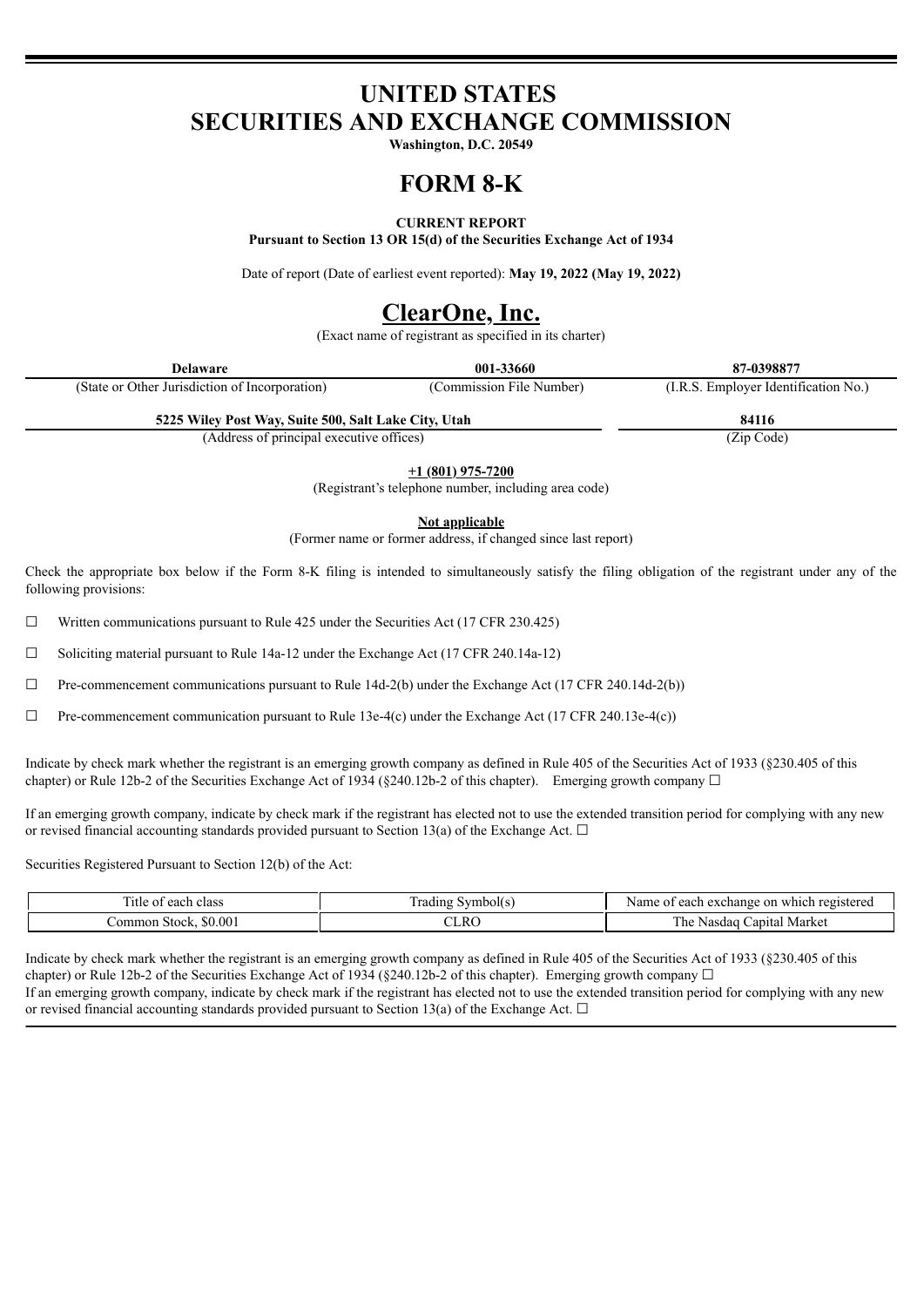#### **Item 2.02. Results of Operations and Financial Condition**

On May 19, 2022, ClearOne, Inc. (the "Company") issued a press release announcing its financial results for the three months ended March 31, 2022. The full text of the press release is attached as Exhibit 99.1.

### **Item 9.01. Financial Statements and Exhibits**

(d) Exhibits.

## **Exhibit No. Description**

Exhibit 99.1 Press Release of [ClearOne,](#page-3-0) Inc. dated May 19, 2022.

Exhibit 104.1 The cover page from this Current Report on Form 8-K, formatted in Inline XBRL.

The information included in this Current Report on Form 8-K (including the exhibit hereto) is being furnished under Item 2.02, "Results of Operations and Financial Condition" and Item 9.01 "Financial Statements and Exhibits" of Form 8-K. As such, the information (including the exhibit) herein shall not be deemed to be "filed" for the purposes of Section 18 of the Securities Exchange Act of 1934, as amended (the "Exchange Act"), or otherwise subject to the liabilities of that Section, nor shall it be incorporated by reference into a filing under the Securities Act of 1933, as amended, or the Exchange Act, except as shall be expressly set forth by specific reference in such a filing. This Current Report (including the exhibit hereto) will not be deemed an admission as to the materiality of any information required to be disclosed solely to satisfy the requirements of Regulation FD.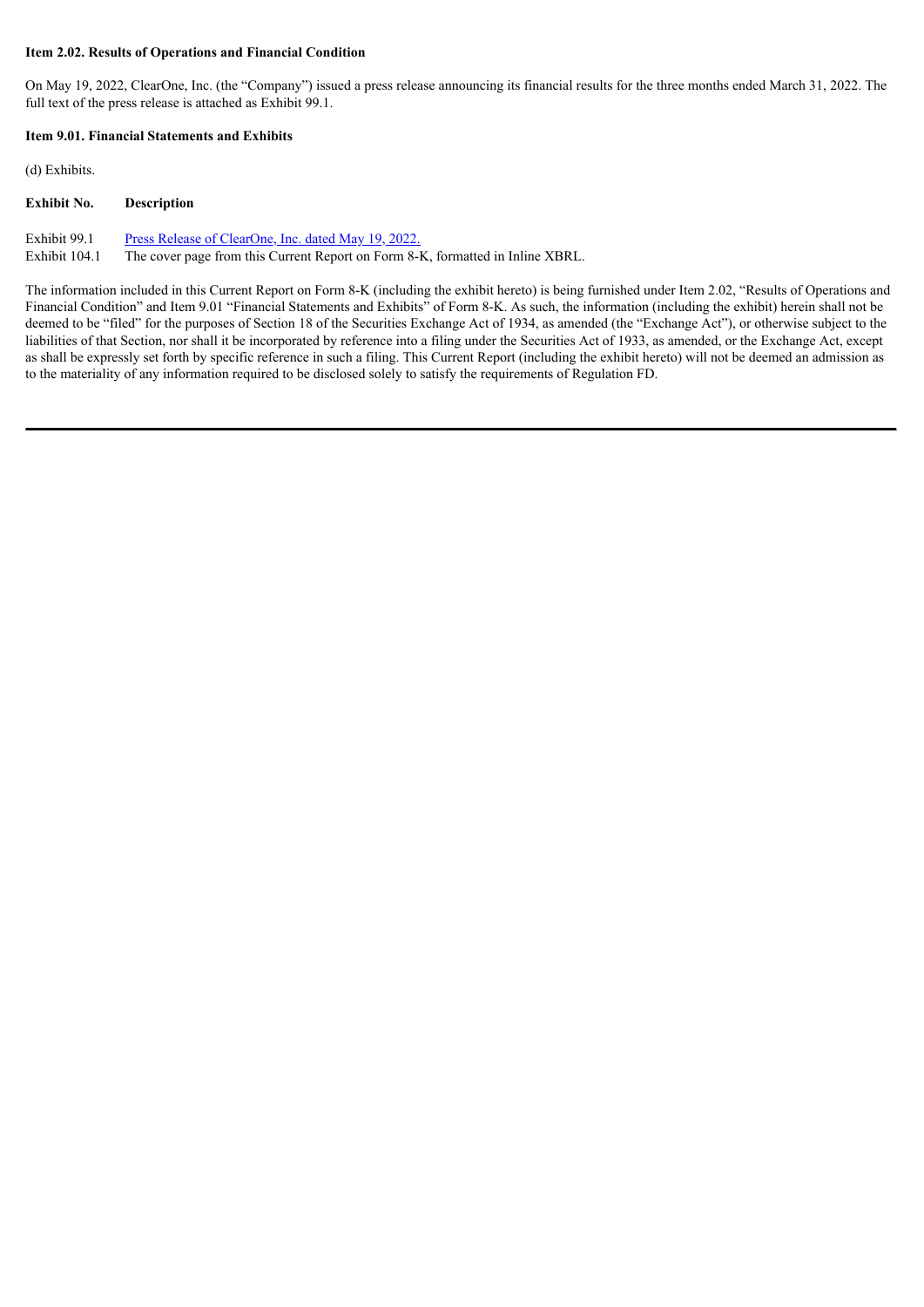# **SIGNATURES**

Pursuant to the requirements of the Securities Exchange Act of 1934, the registrant has duly caused this report to be signed on its behalf by the undersigned hereunto duly authorized.

CLEARONE, INC.

Date: May 19, 2022 By:/s/ *Zeynep Hakimoglu* 

Zeynep Hakimoglu Chief Executive Officer (Principal Executive Officer)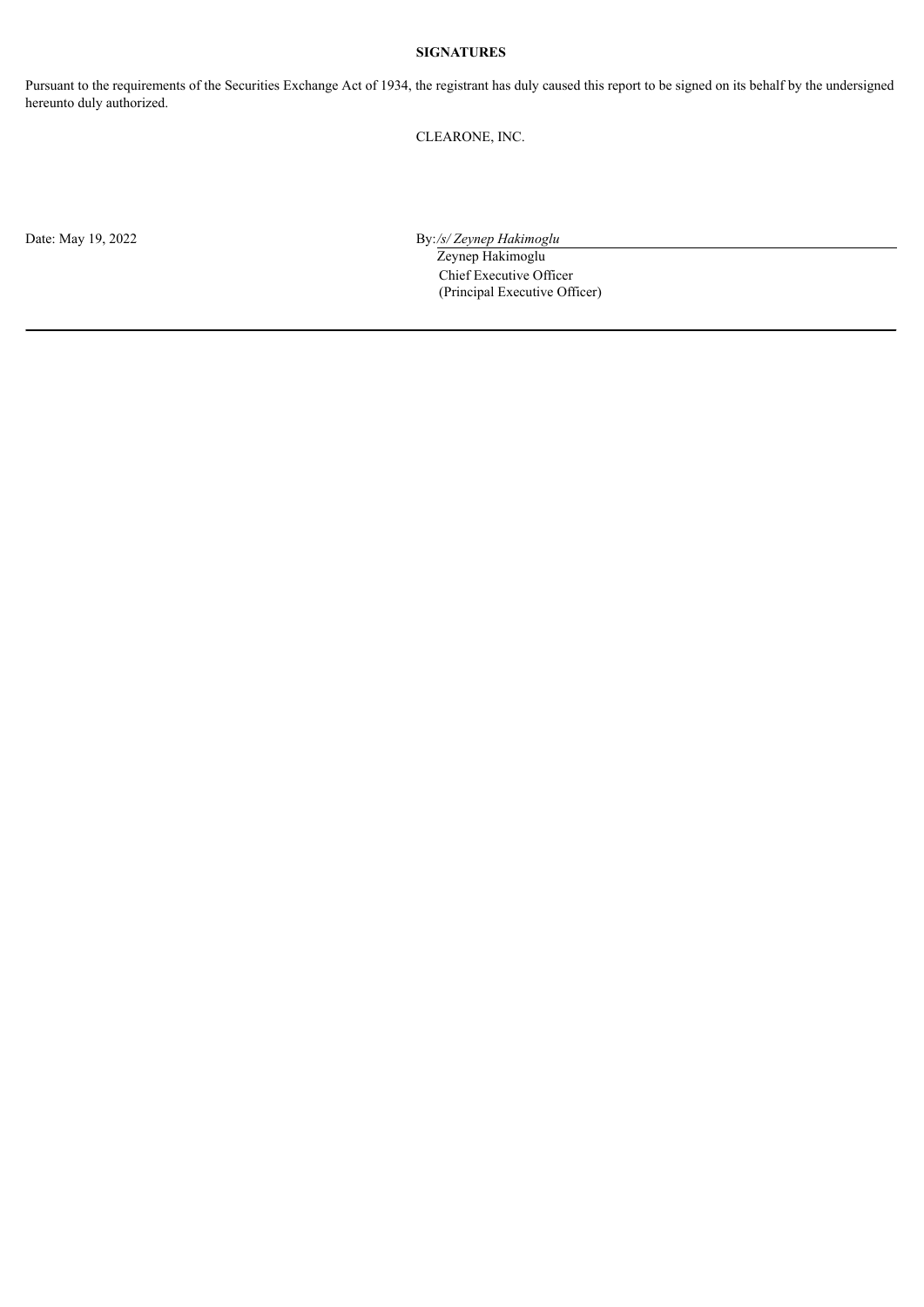### <span id="page-3-0"></span>**ClearOne, Inc. Reports First Quarter 2022 Financial Results**

- *Quarterly overall Year-over-Year Revenue up by 7%.*
- *Sequential quarterly revenue up by 5%*
- *Strong performance from microphone, core audio conferencing, and personal conferencing products drive revenue growth*

SALT LAKE CITY, UTAH – May 19, 2022 – ClearOne Inc. (NASDAQ: CLRO), a global provider of audio and visual communication solutions, reported financial results for the three months ended March 31, 2022.

"We are pleased with a strong start to 2022. Notwithstanding the significant challenges posed by the global supply chain crisis that have deeply impacted our industry negatively, ClearOne was able to deliver impressive revenue gains lead by our ground-breaking BMA 360 and BMA-CT based solutions and backed by a strong performance from traditional ceiling microphones and personal audio conferencing products," said Zee Hakimoglu, CEO of ClearOne.

"Our gross margin continues to be challenged by various factors including the increase in material costs of critical electronic components due to the oncein-a-generation extraordinary global supply chain crisis, as well as burgeoning inflation causing freight, labor, and general cost increases in the production and logistics chain," Hakimoglu added.

"We are committed to realizing the full potential of our business by focusing on factors that are within our control through timely and decisive strategic planning and decision making. This includes driving our global team to meet our 2022 goals to launch a host of new innovative products that we believe will intercept important new market demands while bringing fresh revenue opportunities to ClearOne, demonstrating the power of our diversified portfolio of products, and aggressively mitigating the impact of inflation and supply chain obstacles. On all fronts, including our litigation against Shure, we look forward to a fruitful year ahead," Hakimoglu concluded.

#### **Recent Highlights**

- In March 2022, the Company filed motions asking the U.S. District Court of Northern Illinois to schedule trial dates for two key cases that ClearOne filed against Shure in that District Court, which together allege patent infringement of three ClearOne patents and misappropriation of ClearOne's trade secrets. The Court denied that request without prejudice in April 2022.
- In January 2022, the Company filed a motion asking the U.S. District Court of Delaware to schedule a trial date on ClearOne's counterclaims of unfair competition and tortious interference with business relations. Shure opposed that motion and asked the Court to stay proceedings on ClearOne's counterclaims. The Court has yet to decide on these motions.
- This week, our BMA 360 was awarded the prestigious Best in Market Award at Integrated Systems Europe (ISE), the world's largest AV and systems integration show. The microphone was one of only three winners in this year's program presented by leading industry publication Sound  $\&$ Video Contractor. The 2022 Best in Market Awards is the BMA 360's sixth industry accolade since its launch in 2020.
- Also in May, DIALOG® 10, the industry's only pro-quality single-channel wireless USB microphone system won a 2022 Top New Technology (TNT) Award in the Microphone category. TNT Awards recognize new and outstanding products and services in the commercial and residential AV industry and this program is hosted by industry-leading publications CE Pro and Commercial Integrator. This is the second win for DIALOG® 10 having won a 2022 NSCA Excellence in Product Innovation Award in February 2022.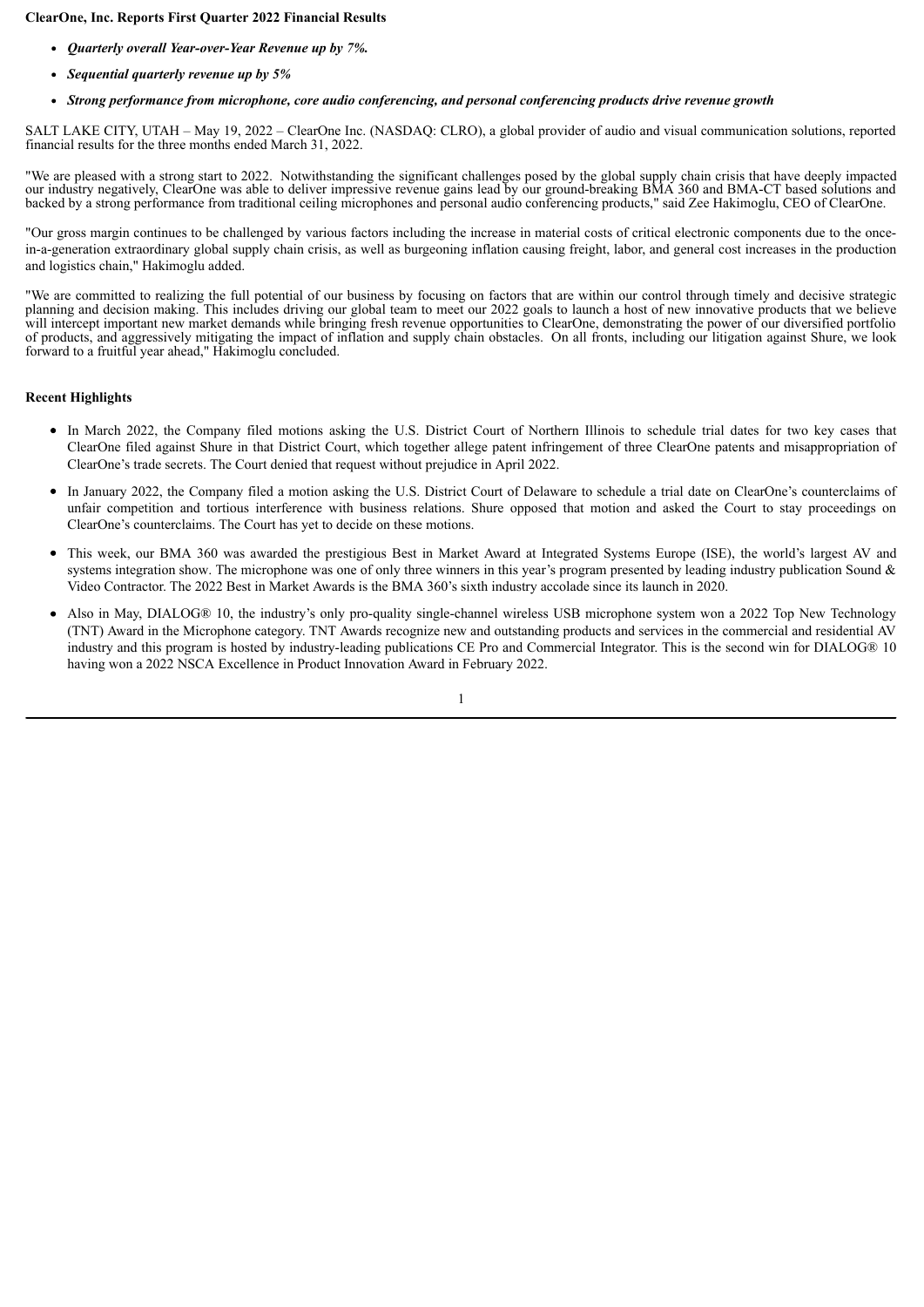# **Financial Summary**

The Company uses certain non-GAAP financial measures and reconciles those to GAAP measures in the attached tables.

- Revenue in 2022-Q1 was \$7.5 million, compared to \$7.0 million in 2021-Q1 and \$7.2 million in 2021-Q4. The increase in year-over-year revenue was mainly due to a 23% increase in microphones and a 13% increase in audio conferencing products which were partially offset by a 22% decrease in video products. Increase in revenue from microphones and core audio conferencing products continued to be driven by our new solutions incorporating our beamforming BMA-CT and BMA 360 array ceiling tiles and professional audio mixers. Despite this year-over-year revenue growth in microphones and core audio conferencing products, revenue from our audio conferencing products and microphones remain far below levels achieved prior to infringement of our strategic patents.
- GAAP gross profit in 2022-Q1 was \$2.8 million compared to \$3.0 million in 2021-Q1 and \$2.6 million in 2021-Q4. GAAP gross profit margin was 37.3% in 2022-Q1, compared to 42.7% in 2021-Q1 and 36.6% in 2021-Q4. The gross profit margin was negatively impacted due to increase in material costs due to continuing supply chain constraints, and increased freight and tariff costs, which were partially offset by the absence of inventory obsolescence costs in 2022-Q1.
- Operating expenses in 2022-Q1 were \$4.7 million, compared to \$4.5 million in 2021-Q1 and \$5.1 million in 2021-Q4. Non-GAAP operating  $\bullet$ expenses in 2022-Q1 were \$4.0 million, compared to \$4.0 million in 2021-Q1 and \$4.4 million in 2021-Q4.
- GAAP net loss in 2022-Q1 was \$2.0 million, or \$0.08 per share, compared to net loss of \$1.7 million, or \$0.09 per share, in 2021-Q1 and net loss of \$2.3 million, or \$0.10 per share, in 2021-O4. Non-GAAP net loss in 2022-O1 was \$1.3 million, or \$0.05 per share, compared to net loss of \$1.1 million, or \$0.06 per share, in 2021-Q1 and net loss of \$1.6 million, or \$0.07 per share, in 2021-Q4. The year-over-year increase in Non-GAAP was primarily due to reduced gross profit caused by higher cost of goods sold as a percentage of revenue.

| (\$ in 000, except per share)     |              | Three months ended March 31, |               |         |                                    |  |
|-----------------------------------|--------------|------------------------------|---------------|---------|------------------------------------|--|
|                                   |              | 2022                         |               | 2021    | Change in %<br>Favorable/(Adverse) |  |
| <b>GAAP</b>                       |              |                              |               |         |                                    |  |
| Revenue                           | \$           | 7,545                        | S             | 7,038   | 7                                  |  |
| Gross profit                      |              | 2,816                        |               | 3,003   | (6)                                |  |
| Operating expenses                |              | 4,669                        |               | 4,527   | (3)                                |  |
| Operating loss                    |              | (1, 853)                     |               | (1,524) | (22)                               |  |
| Net loss                          |              | (1,967)                      |               | (1,655) | (19)                               |  |
| Diluted loss per share            |              | (0.08)                       |               | (0.09)  | 11                                 |  |
| <b>Non-GAAP</b>                   |              |                              |               |         |                                    |  |
| Non-GAAP gross profit             | $\mathbb{S}$ | 2,818                        | <sup>\$</sup> | 3,006   | (6)                                |  |
| Non-GAAP operating expenses       |              | 3,966                        |               | 3,988   |                                    |  |
| Non-GAAP operating loss           |              | (1,148)                      |               | (982)   | (17)                               |  |
| Non-GAAP net loss                 |              | (1,262)                      |               | (1,113) | (13)                               |  |
| Non-GAAP Adjusted EBITDA          |              | (1,069)                      |               | (886)   | (21)                               |  |
| Non-GAAP loss per share (diluted) |              | (0.05)                       |               | (0.06)  | 17                                 |  |

# **Balance Sheet Highlights**

As of March 31, 2022, cash, cash equivalents and investments were \$2.4 million, compared to \$4.1 million as of December 31, 2021. As of March 31, 2022, the Company carried a debt of \$3.0 million on account of senior convertible notes issued in December 2020 and a Paycheck Protection Program (PPP) loan obtained in April 2020. The PPP Loan was forgiven in April 2022.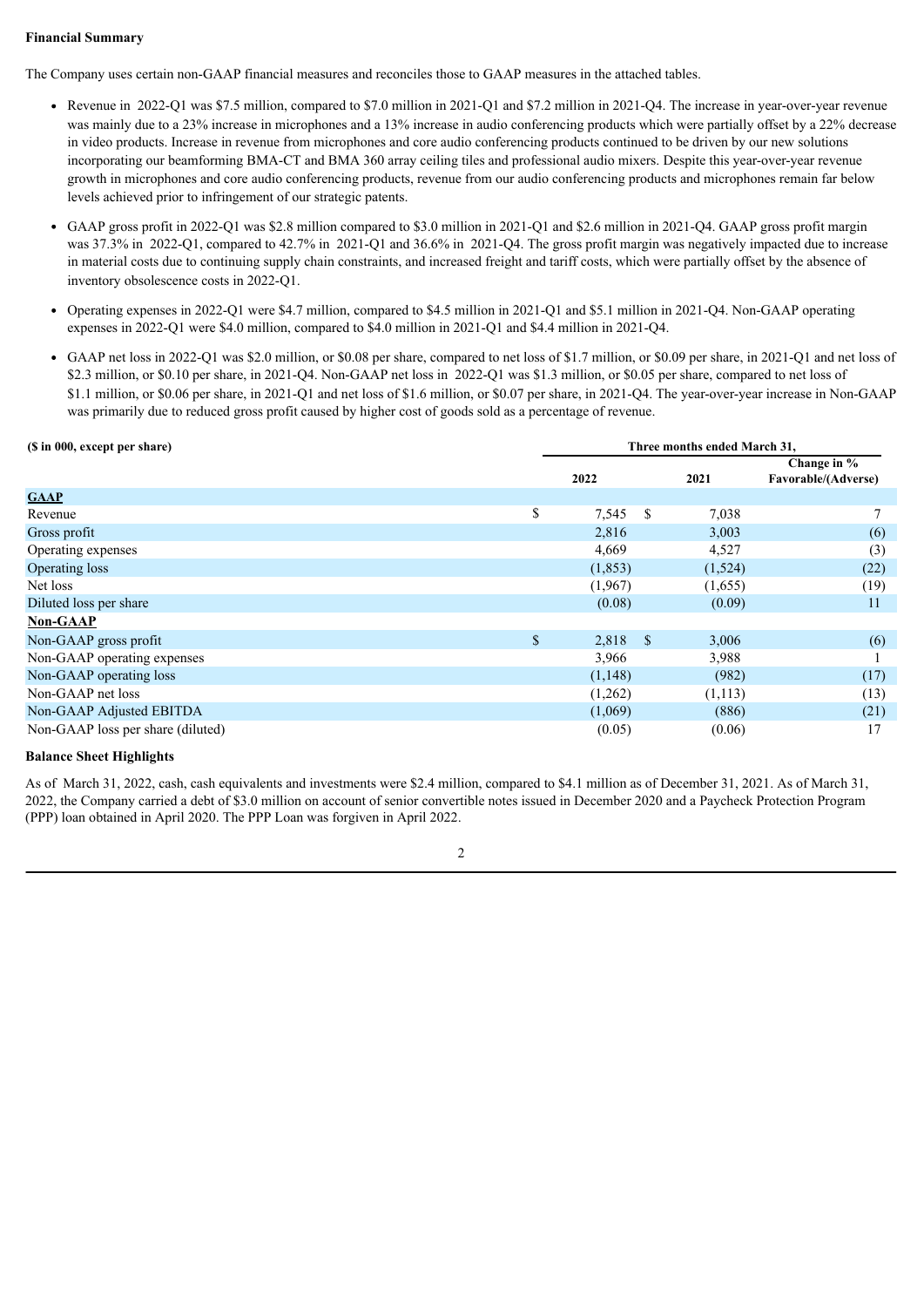#### **About ClearOne**

ClearOne is a global company that designs, develops and sells conferencing, collaboration, and network streaming solutions for voice and visual communications. The performance and simplicity of its advanced comprehensive solutions offer unprecedented levels of functionality, reliability and scalability. Visit ClearOne at www.clearone.com.

#### **Non-GAAP Financial Measures**

To supplement our consolidated financial statements presented on a GAAP basis, ClearOne uses non-GAAP measures of gross profit, operating income (loss), net income (loss), adjusted Earnings Before Interest, Taxes, Depreciation and Amortization (EBITDA) and net income (loss) per share, which are adjusted to exclude certain costs, expenses, gains and losses we believe appropriate to enhance an overall understanding of our past financial performance from period to period and also our prospects for the future. These adjustments to our current period GAAP results are made with the intent of providing both management and investors a more complete understanding of ClearOne's underlying operational results and trends and our marketplace performance. The non-GAAP results are an indication of our baseline performance before certain gains, losses, or other charges that are considered by management to be outside of our core operating results. In addition, these adjusted non-GAAP results are among the primary indicators management uses as a basis for our planning and forecasting of future periods. The presentation of this additional non-GAAP financial information is not meant to be considered in isolation or as a substitute for gross profit, operating income (loss), net income (loss), income (loss) per share or other financial measures prepared in accordance with GAAP. There are limitations to the use of non-GAAP financial measures. Other companies, including companies in ClearOne's industry, may calculate non-GAAP financial measures differently than ClearOne does, limiting the usefulness of those measures for comparative purposes. A detailed reconciliation of non-GAAP financial measures to the most directly comparable GAAP financial measures is included with this release below.

### **Forward Looking Statements**

This release contains "forward-looking" statements that are based on present circumstances and on ClearOne's predictions with respect to events that have not occurred, that may not occur, or that may occur with different consequences and timing than those now assumed or anticipated. Such forward-looking statements and any statements of the plans and objectives of management for future operations and forecasts of future growth and value and the possible outcomes of litigation, are not guarantees of future performance or results and involve risks and uncertainties that could cause actual events or results to differ materially from the events or results described in the forward-looking statements. Such forward-looking statements are made only as of the date of this release and ClearOne assumes no obligation to update forward-looking statements to reflect subsequent events or circumstances. Readers should not place undue reliance on these forward-looking statements. The information in this press release should be read in conjunction with, and is modified in its entirety by, the Annual Report on Form 10-K (the "10-K") filed by the Company for the same period with the Securities and Exchange Commission (the "SEC") and all of the Company's other public filings with the SEC (the "Public Filings").

In particular, the financial information contained herein is subject to and qualified by reference to the financial statements contained in the 10-Q, including the footnotes thereto, as well as the Company's annual report on Form 10-K for the year ended December 31, 2021 (the "10-K"), the footnotes thereto and the limitations set forth therein. Investors may not rely on the press release without reference to the 10-Q, the 10-K and the Public Filings.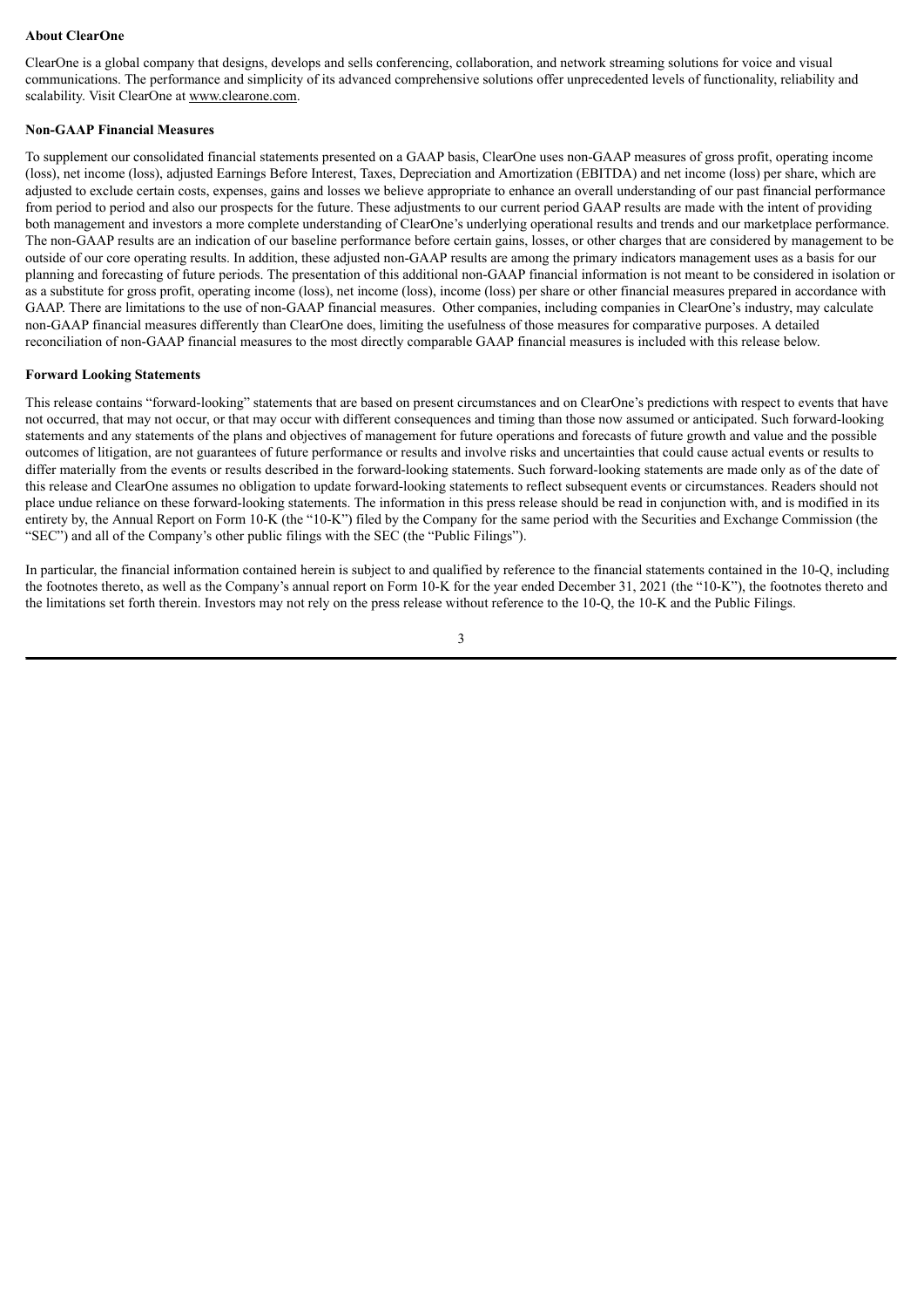# **CLEARONE, INC UNAUDITED CONDENSED CONSOLIDATED BALANCE SHEETS**

(Dollars in thousands, except par value)

| <b>ASSETS</b>                                                                                                                                 |          |
|-----------------------------------------------------------------------------------------------------------------------------------------------|----------|
|                                                                                                                                               |          |
| Current assets:                                                                                                                               |          |
| Cash and cash equivalents<br>\$<br>1,422<br>$\mathcal{S}$                                                                                     | 1,071    |
| Marketable securities<br>398                                                                                                                  | 1,790    |
| Receivables, net of allowance for doubtful accounts of \$326 and \$326, respectively<br>5,077                                                 | 4,991    |
| Inventories, net<br>9,865                                                                                                                     | 10,033   |
| Income tax receivable<br>7,540                                                                                                                | 7,535    |
| 3,370<br>Prepaid expenses and other assets                                                                                                    | 4,021    |
| 27,672<br>Total current assets                                                                                                                | 29,441   |
| Long-term marketable securities<br>542                                                                                                        | 1,220    |
| Long-term inventories, net<br>3,210                                                                                                           | 3,567    |
| Property and equipment, net<br>676                                                                                                            | 744      |
| Operating lease - right of use assets, net<br>1,383                                                                                           | 1,537    |
| Intangibles, net<br>24,675                                                                                                                    | 25,086   |
| Other assets<br>4,596                                                                                                                         | 4,597    |
| \$<br>62,754<br>\$<br>Total assets                                                                                                            | 66,192   |
| <b>LIABILITIES AND SHAREHOLDERS' EQUITY</b>                                                                                                   |          |
| Current liabilities:                                                                                                                          |          |
| \$<br>Accounts payable<br>4,125<br>$\mathbb{S}$                                                                                               | 5,388    |
| <b>Accrued liabilities</b><br>2,826                                                                                                           | 2,549    |
| Deferred product revenue<br>46                                                                                                                | 54       |
| Short-term debt<br>1,336                                                                                                                      | 3,481    |
| 8,333<br>Total current liabilities                                                                                                            | 11,472   |
| Long-term debt, net<br>1,359                                                                                                                  | 1,535    |
| 871<br>Operating lease liability, net of current                                                                                              | 1,026    |
| Other long-term liabilities<br>655                                                                                                            | 655      |
| 11,218<br><b>Total liabilities</b>                                                                                                            | 14,688   |
|                                                                                                                                               |          |
| Shareholders' equity:                                                                                                                         |          |
| Common stock, par value \$0.001, 50,000,000 shares authorized, 23,948,587 and 22,410,126 shares issued<br>24<br>and outstanding, respectively | 22       |
| Additional paid-in capital<br>74,831                                                                                                          | 72,795   |
| Accumulated other comprehensive loss<br>(280)                                                                                                 | (241)    |
| Accumulated deficit<br>(23,039)                                                                                                               | (21,072) |
| 51,536<br>Total shareholders' equity                                                                                                          | 51,504   |
| $\overline{\$}$<br>62,754<br>$\mathbb{S}$<br>Total liabilities and shareholders' equity                                                       | 66,192   |
|                                                                                                                                               |          |

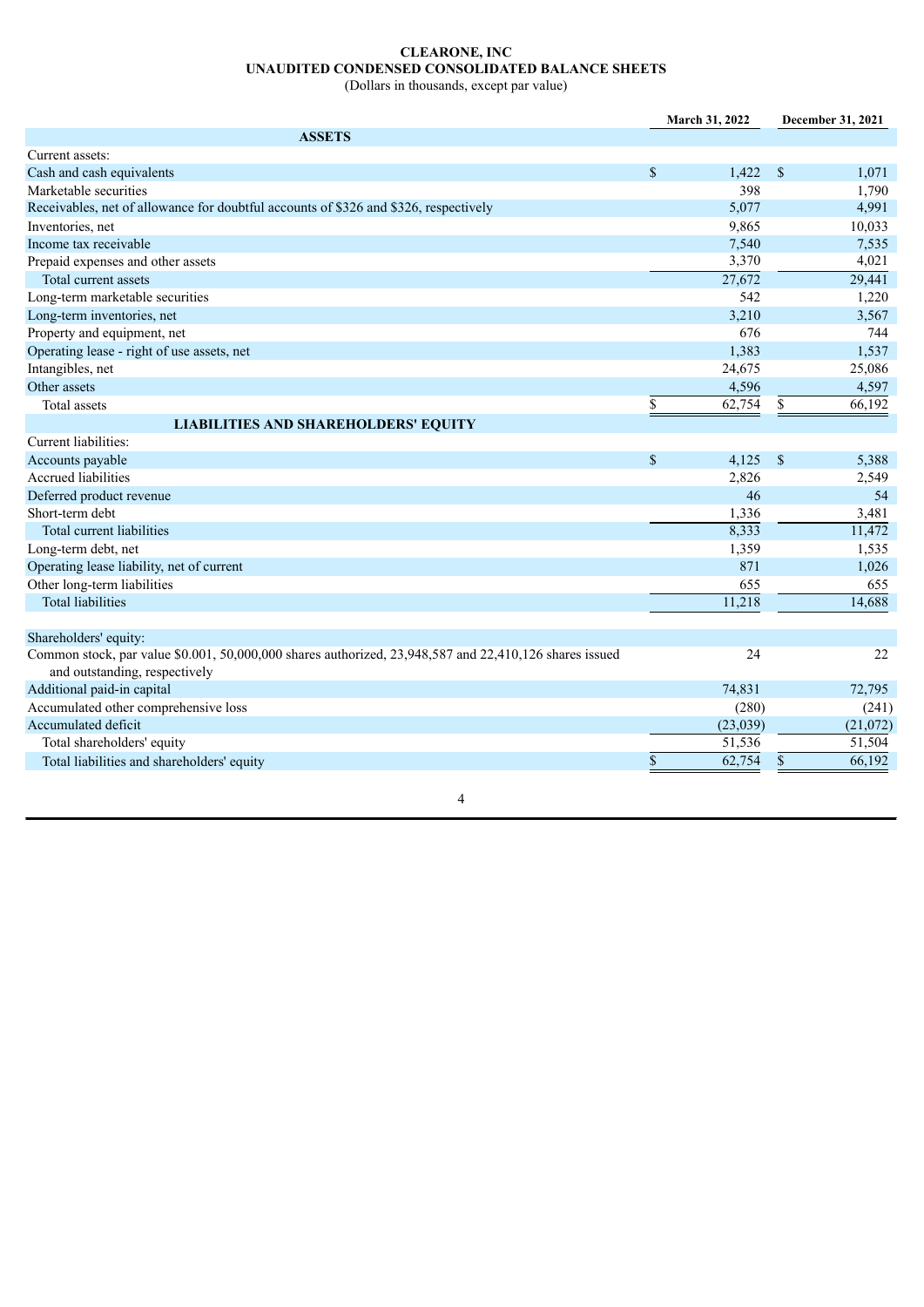# **CLEARONE, INC. UNAUDITED CONDENSED CONSOLIDATED STATEMENTS OF OPERATIONS AND COMPREHENSIVE LOSS**

(Dollars in thousands, except per share values)

|                                                                     |                    | Three months ended March 31, |                 |            |
|---------------------------------------------------------------------|--------------------|------------------------------|-----------------|------------|
|                                                                     |                    | 2022                         |                 | 2021       |
| Revenue                                                             | $\mathbf{\hat{S}}$ | 7,545                        | $\overline{\$}$ | 7,038      |
| Cost of goods sold                                                  |                    | 4,729                        |                 | 4,035      |
| Gross profit                                                        |                    | 2,816                        |                 | 3,003      |
| Operating expenses:                                                 |                    |                              |                 |            |
| Sales and marketing                                                 |                    | 1,560                        |                 | 1,573      |
| Research and product development                                    |                    | 1,353                        |                 | 1,274      |
| General and administrative                                          |                    | 1,756                        |                 | 1,680      |
| Total operating expenses                                            |                    | 4,669                        |                 | 4,527      |
| Operating loss                                                      |                    | (1, 853)                     |                 | (1,524)    |
| Interest expense                                                    |                    | (101)                        |                 | (112)      |
| Other income, net                                                   |                    | 3                            |                 | (5)        |
| Loss before income taxes                                            |                    | (1,951)                      |                 | (1,641)    |
| Provision for income taxes                                          |                    | 16                           |                 | 14         |
| Net loss                                                            | $\$$               | (1,967)                      | \$              | (1,655)    |
| Basic weighted average shares outstanding                           |                    | 23,897,305                   |                 | 18,775,773 |
| Diluted weighted average shares outstanding                         |                    | 23,897,305                   |                 | 18,775,773 |
| Basic loss per share                                                | $\$$               | $(0.08)$ \$                  |                 | (0.09)     |
| Diluted loss per share                                              | \$                 | $(0.08)$ \$                  |                 | (0.09)     |
| Comprehensive loss:                                                 |                    |                              |                 |            |
| Net loss                                                            |                    | (1,967)                      |                 | (1,655)    |
| Unrealized gain (loss) on available-for-sale securities, net of tax |                    | (28)                         |                 | (2)        |
| Change in foreign currency translation adjustment                   |                    | (11)                         |                 | (12)       |
| Comprehensive loss                                                  |                    | (2,006)                      |                 | (1,669)    |